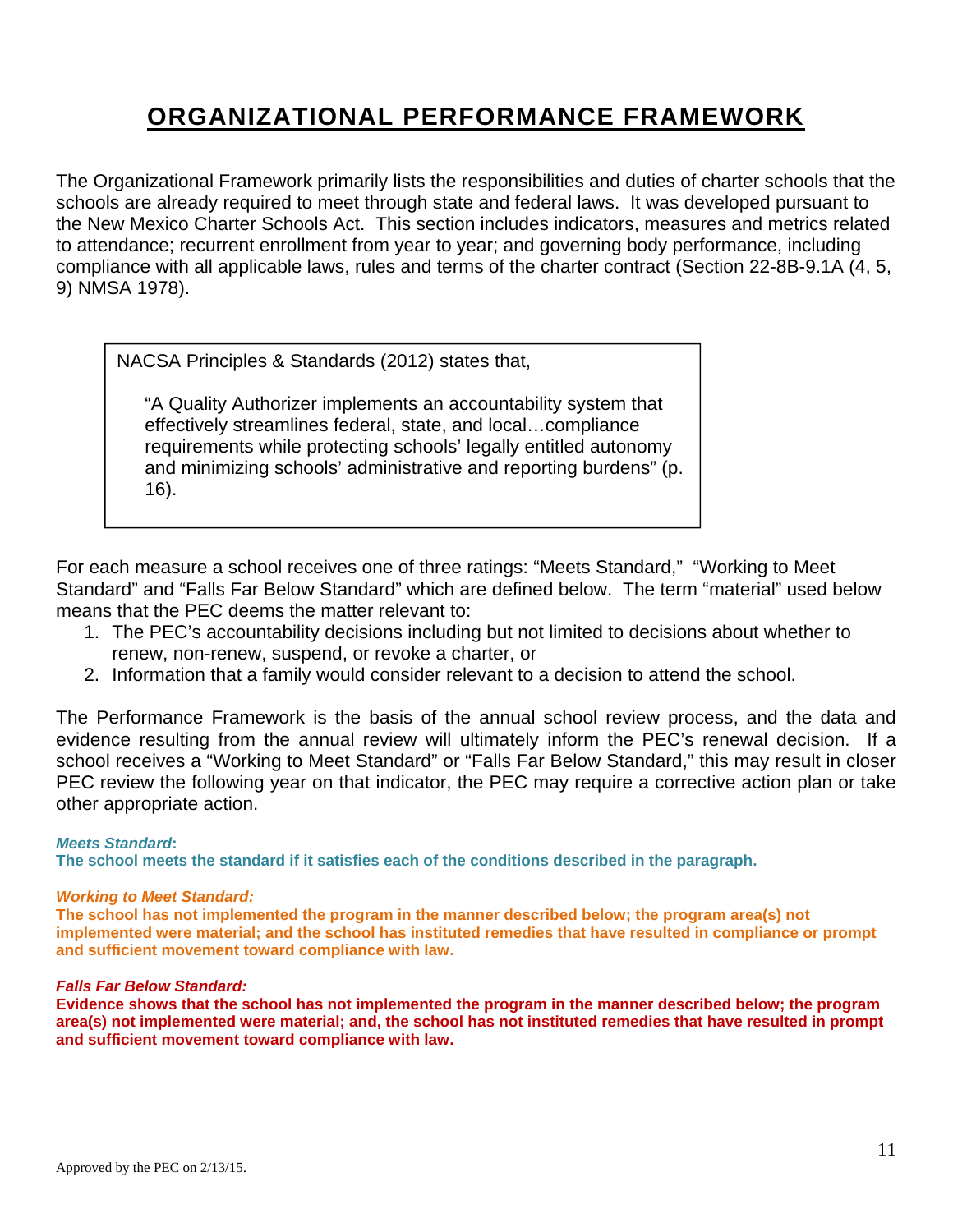## **1. EDUCATIONAL PLAN**

1.a. Is the school implementing the material terms of the approved charter application as defined in the Charter Contract?

#### *Meets Standard***:**

 **The school demonstrates evidence of substantially achieving the material terms of the approved charter application in all respects as defined in the Charter Contract.** 

#### *Working to Meet Standard:*

 **The school has not implemented the program in the manner described above, and the school has instituted remedies that have resulted in compliance or prompt and sufficient movement toward compliance with law.** 

#### *Falls Far Below Standard:*

 **Evidence shows that the school has not implemented the program in the manner described above, and the school has not instituted remedies that have resulted in prompt and sufficient movement toward compliance with law.** 

1.b. Is the school complying with applicable education requirements?

#### *Meets Standard***:**

 **Unless waived, the school demonstrates compliance with applicable laws, rules, and regulations relating to education requirements:** 

- **Instructional days or hours requirements;**
- **Next Step Plan;**
- **Graduation requirements;**
- **Promotion/retention requirements;**
- **Content standards, including Common Core;**
- **Educational Plan for Student Success (EPSS);**
- **State assessments including NMSA 22-2C-1, et. seq. and if a high school, 22-2-8.11;**
- **Implementation of mandated programming as a result of state or federal funding; and**
- **Parent surveys as required by 22-2C-11.**

#### *Working to Meet Standard:*

 **The school has not implemented the program in the manner described above; the program area(s) not implemented were material; and the school has instituted remedies that have resulted in compliance or prompt and sufficient movement toward compliance with law.** 

#### *Falls Far Below Standard:*

 **Evidence shows that the school has not implemented the program in the manner described above; the program area(s) not implemented were material; and the school has not instituted remedies that have resulted in prompt and sufficient movement toward compliance with law.** 

## 1.c. Is the school protecting the rights of all students?

#### *Meets Standard:*

 **The school demonstrates compliance with applicable laws, rules, and regulations relating to the rights of students by:** 

- **Development and adherence to legally compliant policies related to admissions, lottery, waiting lists, fair and open recruitment, and enrollment, including rights to enroll or maintain enrollment;**
- **Adherence to due process protections, privacy, civil rights and student liberties requirements, including 1st Amendment protections and the Establishment Clause restrictions prohibiting public schools from engaging in religious instruction; and**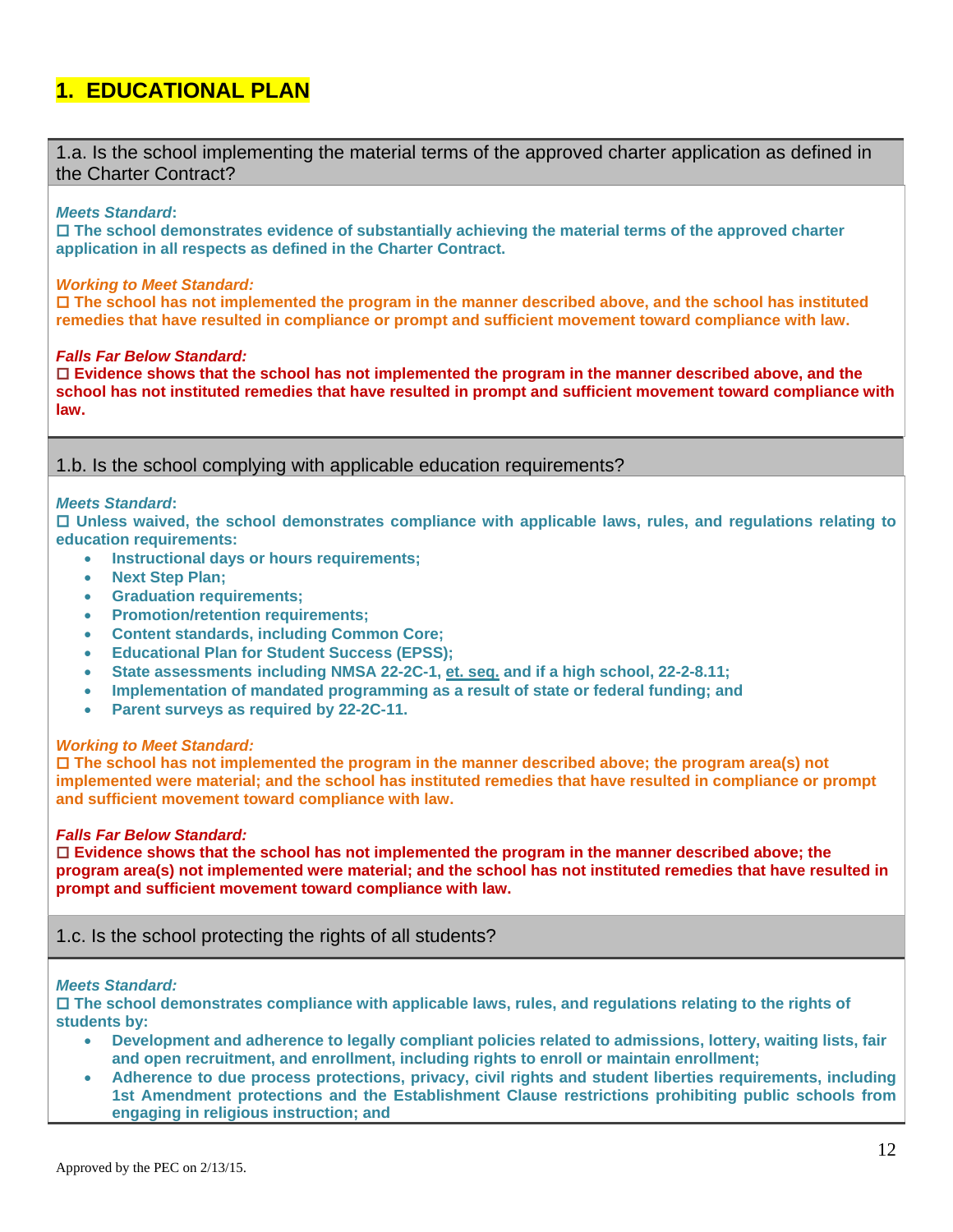**Development and adherence to legally compliant student discipline policies including discipline hearings, suspension and expulsion policies.** 

#### *Working to Meet Standard:*

 **The school has not implemented the program in the manner described above; the program area(s) not implemented were material; and the school has instituted remedies that have resulted in compliance or prompt and sufficient movement toward compliance with law.** 

#### *Falls Far Below Standard:*

 **Evidence shows that the school has not implemented the program in the manner described above; the program area(s) not implemented were material; and the school has not instituted remedies that have resulted in prompt and sufficient movement toward compliance with law.** 

## 1.d. Is the school protecting the rights of students with special needs?

#### *Meets Standard:*

 **The school demonstrates compliance with applicable laws, rules, and regulations, including but not limited to, the Individuals with Disabilities Education Act, Section 504 of the Rehabilitation Act of 1973, and the Americans with Disabilities Act, and laws relevant to gifted children, relating to identification and referral of those suspected of having a disability or intellectual ability and providing services for students with identified needs.** 

#### *Working to Meet Standard:*

 **The school has not implemented the program in the manner described above; the program area(s) not implemented were material; and the school has instituted remedies that have resulted in compliance or prompt and sufficient movement toward compliance with law.** 

#### *Falls Far Below Standard:*

 **Evidence shows that the school has not implemented the program in the manner described above; the program area(s) not implemented were material; and the school has not instituted remedies that have resulted in prompt and sufficient movement toward compliance with law.** 

1.e. Is the school protecting the rights of English Language Learner students?

#### *Meets Standard:*

 **The school demonstrates compliance with applicable laws, rules, and regulations, including, but not limited to, Title III of the Elementary and Secondary Education Act (ESEA) and US Department of Education authorities, relating to English Language Learner requirements.** 

#### *Working to Meet Standard:*

 **The school has not implemented the program in the manner described above; the program area(s) not implemented were material; and the school has instituted remedies that have resulted in compliance or prompt and sufficient movement toward compliance with law.** 

#### *Falls Far Below Standard:*

 **Evidence shows that the school has not implemented the program in the manner described above; the program area(s) not implemented were material; and the school has not instituted remedies that have resulted in prompt and sufficient movement toward compliance with law.**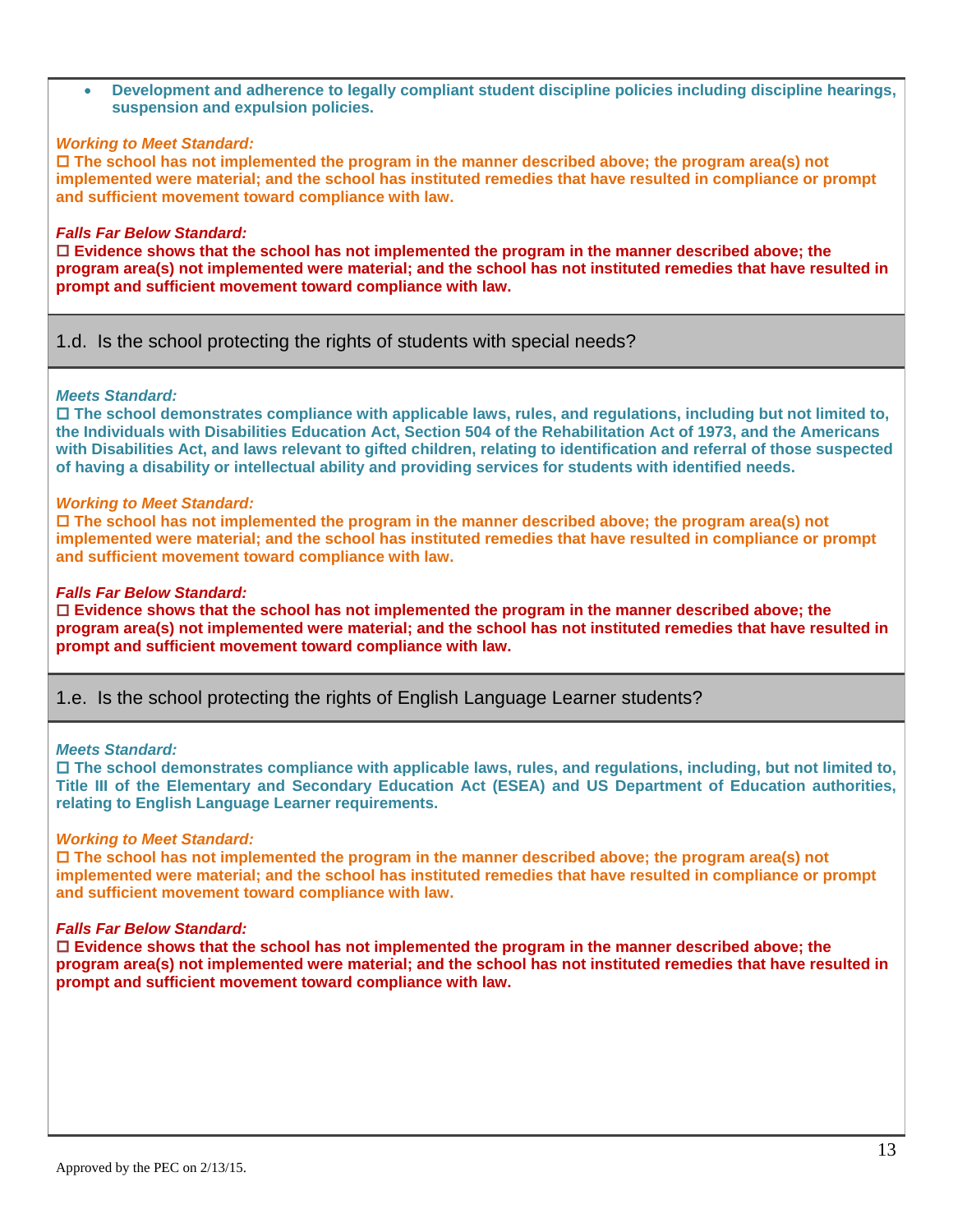## 1.f. Is the school complying with compulsory attendance laws?

#### *Meets Standard:*

 **The school demonstrates compliance with applicable laws, rules, and regulations relating to compulsory school attendance.**

#### *Working to Meet Standard:*

 **The school has not implemented the program in the manner described above; the program area(s) not implemented were material; and the school has instituted remedies that have resulted in compliance or prompt and sufficient movement toward compliance with law.** 

#### *Falls Far Below Standard:*

**\_\_\_\_\_\_\_\_\_\_\_\_\_\_\_\_** 

**\_\_\_\_\_\_\_\_\_\_\_\_\_\_\_\_** 

 **Evidence shows that the school has not implemented the program in the manner described above; the program area(s) not implemented were material; and the school has not instituted remedies that have resulted in prompt and sufficient movement toward compliance with law.** 

1.g. Did the school meet the following recurrent enrollment goals?

*(To be completed upon negotiation with the PEC of the Performance Indicators prior to the start of a new school year)* 

- **A. The school has the following enrollment at the present time: \_\_\_\_\_\_\_\_\_\_\_\_\_\_\_\_**
- **B. Out of these total students, the following students are eligible for re-enrollment at the school:**
- **C. Out of these total students, the following students are not eligible for re-enrollment at the school:**
- **D. Describe the reasons that the students identified immediately above are not eligible for re-enrollment:**

**\_\_\_\_\_\_\_\_\_\_\_\_\_\_\_\_\_\_\_\_\_\_\_\_\_\_\_\_\_\_\_\_\_\_\_\_\_\_\_\_\_\_\_\_\_\_\_\_\_\_\_\_\_\_\_\_\_\_\_\_\_\_\_\_\_\_\_\_\_\_\_\_\_\_\_\_\_\_\_\_\_\_\_\_\_\_\_\_\_\_\_\_\_\_** 

**\_\_\_\_\_\_\_\_\_\_\_\_\_\_\_\_\_\_\_\_\_\_\_\_\_\_\_\_\_\_\_\_\_\_\_\_\_\_\_\_\_\_\_\_\_\_\_\_\_\_\_\_\_\_\_\_\_\_\_\_\_\_\_\_\_\_\_\_\_\_\_\_\_\_\_\_\_\_\_\_\_\_\_\_\_\_\_\_\_\_\_\_\_\_** 

*\_\_\_\_\_\_\_\_\_\_\_\_\_\_\_\_\_\_\_\_\_\_\_\_\_\_\_\_\_\_\_\_\_\_\_\_\_\_\_\_\_\_\_\_\_\_\_\_\_\_\_\_\_\_\_\_\_\_\_\_\_\_\_\_\_\_\_\_\_\_\_\_\_\_\_\_\_\_\_\_\_\_\_\_\_\_\_\_\_\_\_\_\_\_\_\_\_*

*OR* **Other method for assessing recurrent enrollment goals**

*Meets Standard:* 

 **Of the students eligible for re-enrollment, at least 85% of these students did re-enroll in the school.** 

*Working to Meet Standard:* **Of the students eligible for re-enrollment, at least 50% of these students did re-enroll in the school.** 

*Falls Far Below Standard:* **Of the students eligible for re-enrollment, less than 50% of these students did re-enroll in the school.**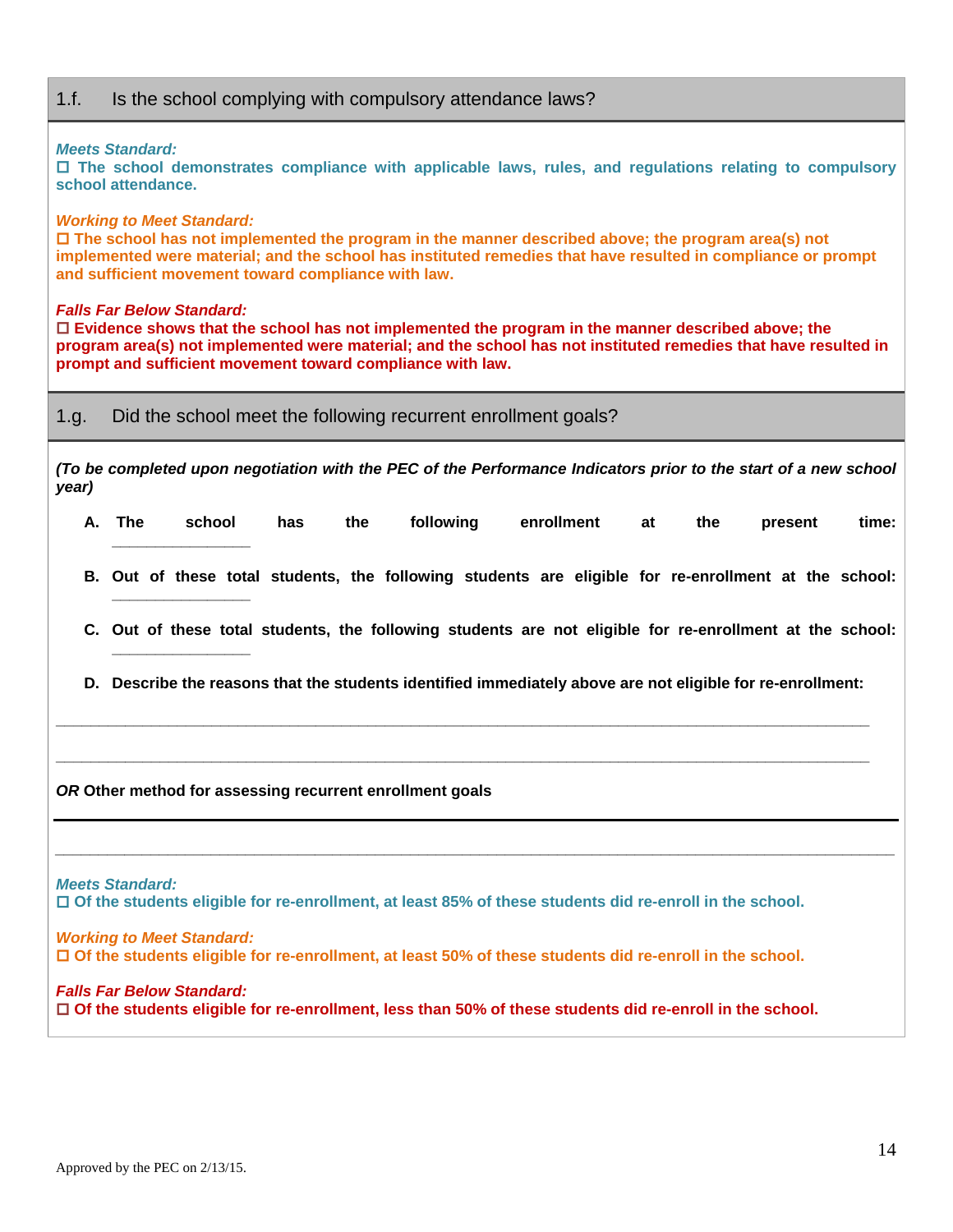## **2. BUSINESS MANAGEMENT AND OVERSIGHT**

## 2.a. Is the school meeting financial reporting and compliance requirements?

#### *Meets Standard***:**

 **The school demonstrates complete and timely compliance with applicable laws, rules, and regulations relating to sound financial principles and financial reporting requirements:** 

- **Submittal of all documentation related to the use of public funds including, annual budgets, revised budgets, if any, periodic financial reports as reasonably required by the PEC and set forth in the Charter Contract, and any reporting requirements if the school contracts with an education service provider;**
- **Submittal of information required to conduct and complete the annual independent audit;**
- **Development and adherence to sound internal control policies; and**
- **Development and adherence to purchasing protocols that comply with the New Mexico Procurement Code, and all other applicable purchasing laws.**

#### *Working to Meet Standard:*

 **The school has not implemented the program in the manner described above; the program area(s) not implemented were material; and the school has instituted remedies that have resulted in compliance or prompt and sufficient movement toward compliance with law.** 

#### *Falls Far Below Standard:*

 **Evidence shows that the school has not implemented the program in the manner described above; the program area(s) not implemented were material; and the school has not instituted remedies that have resulted in prompt and sufficient movement toward compliance with law.** 

## 2.b. Is the school following Generally Accepted Accounting Principles?

#### *Meets Standard***:**

 **The school demonstrates compliance with applicable laws, rules, and regulations relating to financial management and oversight expectations as evidenced by:** 

- **An unqualified audit opinion;**
- **An audit devoid of significant findings and conditions, material weaknesses, or significant internal control weaknesses; and**
- **An audit that does not include an ongoing concern disclosure in the notes or an explanatory paragraph within the audit report.**

#### *Working to Meet Standard:*

 **The school has not implemented the program in the manner described above; the program area(s) not implemented were material; and the school has instituted remedies that have resulted in compliance or prompt and sufficient movement toward compliance with law.** 

#### *Falls Far Below Standard:*

 **Evidence shows that the school has not implemented the program in the manner described above; the program area(s) not implemented were material; and the school has not instituted remedies that have resulted in prompt and sufficient movement toward compliance with law.**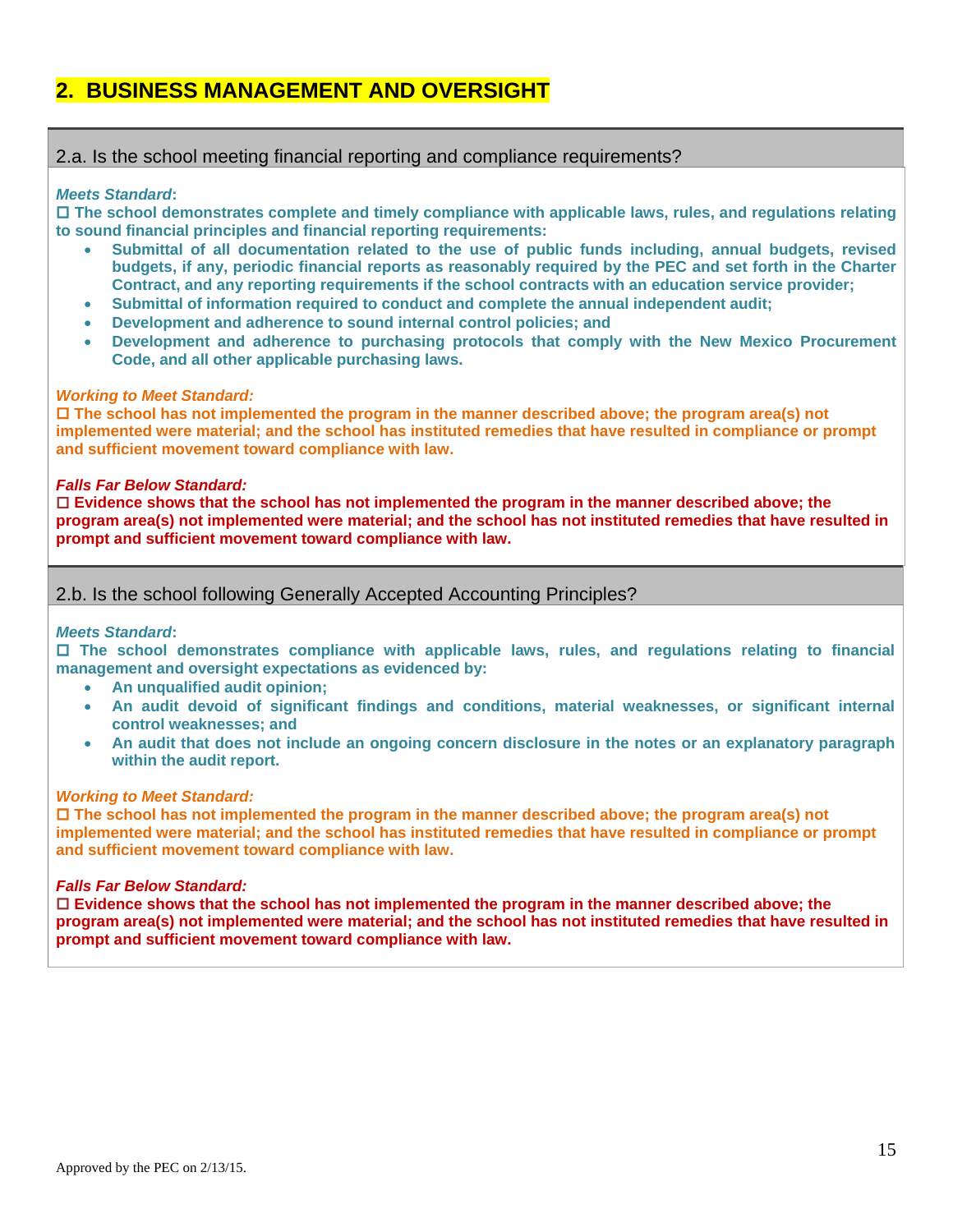## **3. GOVERNANCE AND REPORTING**

### 3.a. Is the school complying with governance requirements?

#### *Meets Standard***:**

 **The school demonstrates compliance with applicable laws, rules, and regulations relating to charter school governance through the adoption of and adherence to** 

- **All required school policies;**
- **The Open Meetings Act and Inspection of Public Records Act;**
- **A conflicts of interest policy;**
- **An anti-nepotism policy;**
- **Governing body organization and membership rules (e.g. bylaws);**
- **Creation of required committees of the Governing body;**
- **Governing body mandated training requirements;**
- **The Governing body has a plan in place for body succession;**
- **Governing body members are replaced within 45 days of the vacancy occurring.**

#### *Working to Meet Standard:*

 **The school has not implemented the program in the manner described above; the program area(s) not implemented were material; and the school has instituted remedies that have resulted in compliance or prompt and sufficient movement toward compliance with law.** 

#### *Falls Far Below Standard:*

 **Evidence shows that the school has not implemented the program in the manner described above; the program area(s) not implemented were material; and the school has not instituted remedies that have resulted in prompt and sufficient movement toward compliance with law.** 

## 3.b. Is the school holding management accountable?

#### *Meets Standard:*

 **The school demonstrates timely compliance with applicable laws, rules, and regulations relating to oversight of school management:** 

- **(Head of School) The governing body provides a written annual evaluation of the head of school that holds the head of school accountable for performance expectations.**
- **(Partner Organizations) The governing body periodically reviews the relationship and contracts with a partner organization identified in the approved charter application, as may be amended.**

#### *Working to Meet Standard:*

 **The school has not implemented the program in the manner described above; the program area(s) not implemented were material; and the school has instituted remedies that have resulted in compliance or prompt and sufficient movement toward compliance with law.** 

#### *Falls Far Below Standard:*

 **Evidence shows that the school has not implemented the program in the manner described above; the program area(s) not implemented were material; and the school has not instituted remedies that have resulted in prompt and sufficient movement toward compliance with law.**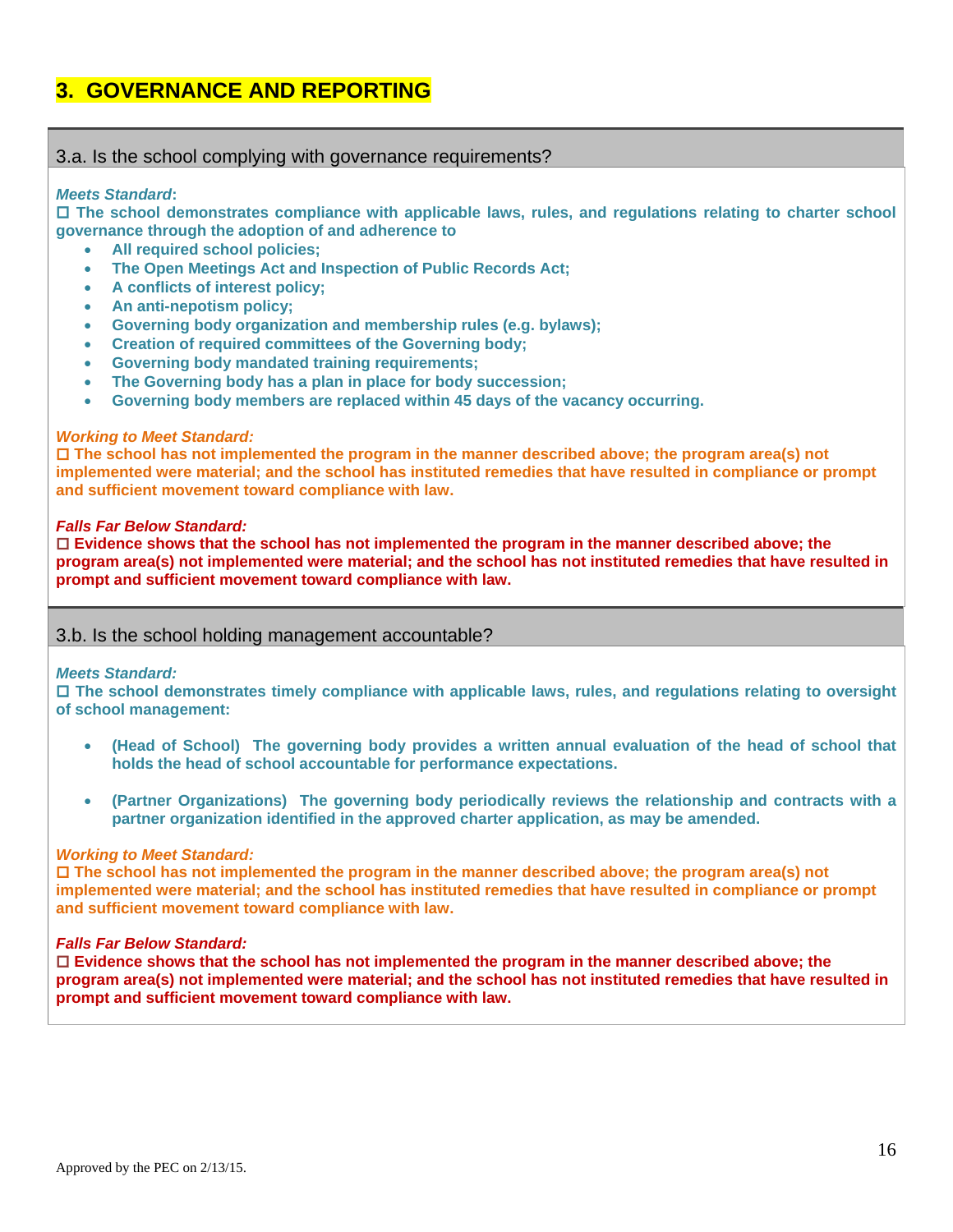## **4. EMPLOYEES**

## 4.a. Is the school meeting teacher and other staff credentialing requirements?

#### *Meets Standard***:**

 **The school demonstrates compliance with applicable laws, rules, and regulations relating to state certification requirements of teachers and other staff, including Title II of the ESEA for Highly Qualified Teachers and Paraprofessionals, and that the school has a licensed business manager. Credentials match the assigned work of employees or independent contractors.** 

#### *Working to Meet Standard:*

 **The school has not implemented the program in the manner described above; the program area(s) not implemented were material; and the school has instituted remedies that have resulted in compliance or prompt and sufficient movement toward compliance with law.** 

#### *Falls Far Below Standard:*

 **Evidence shows that the school has not implemented the program in the manner described above; the program area(s) not implemented were material; and the school has not instituted remedies that have resulted in prompt and sufficient movement toward compliance with law.** 

## 4.b. Is the school respecting employee rights?

#### *Meets Standard***:**

 **The school demonstrates compliance with applicable laws, rules, and regulations relating to employment, including:** 

- **School Personnel Act;**
- **Charter School Act;**
- **Family Medical Leave Act; and**
- **Americans with Disabilities Act.**

**The school develops and adheres to policies that demonstrate that the school:** 

- **Does not interfere in employees' rights to organize collectively.**
- **Provides professional development and timely teacher evaluations.**

**The school develops and adheres to legally compliant personnel policies and an employee handbook that outline disciplinary and grievance procedures.** 

#### *Working to Meet Standard:*

 **The school has not implemented the program in the manner described above; the program area(s) not implemented were material; and the school has instituted remedies that have resulted in compliance or prompt and sufficient movement toward compliance with law.** 

#### *Falls Far Below Standard:*

 **Evidence shows that the school has not implemented the program in the manner described above; the program area(s) not implemented were material; and the school has not instituted remedies that have resulted in prompt and sufficient movement toward compliance with law.** 

## 4.c. Is the school completing required background checks?

#### *Meets Standard***:**

 **The school demonstrates compliance with applicable laws, rules, and regulations relating to background checks of all individuals associated with the school, including staff and members of the community, where required.** 

*Working to Meet Standard:* **The school has not implemented the program in the manner described above; the program area(s) not**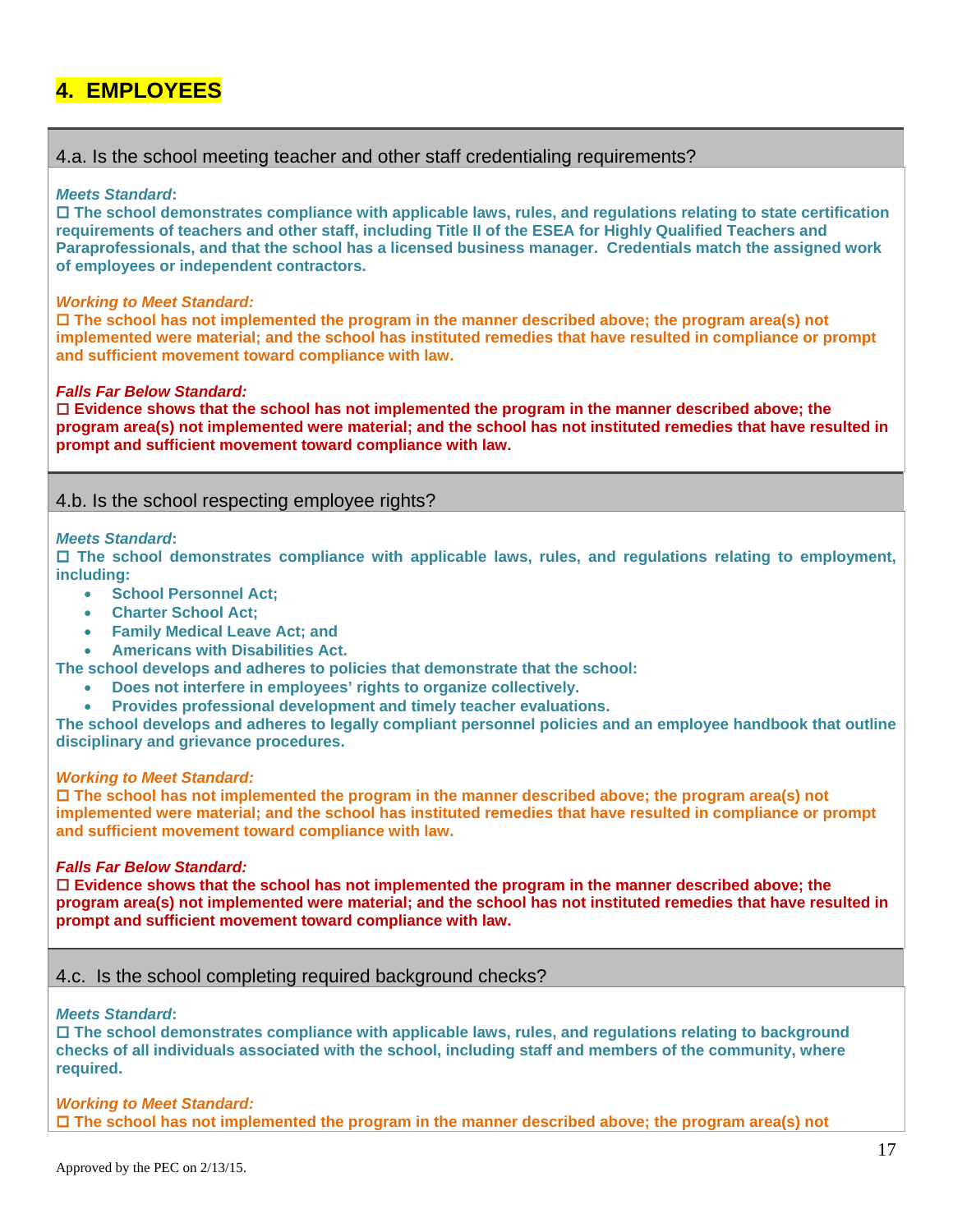**implemented were material; and the school has instituted remedies that have resulted in compliance or prompt and sufficient movement toward compliance with law.** 

### *Falls Far Below Standard:*

 **Evidence shows that the school has not implemented the program in the manner described above; the program area(s) not implemented were material; and the school has not instituted remedies that have resulted in prompt and sufficient movement toward compliance with law.** 

## 4.d. General Information

Has the school had more than 20% turnover in personnel in each of the past two years?

\_\_\_ Yes \_\_\_\_ No

If so, please complete the following:

a. Please identify the reason for the turnover.

b. What impact do you see this having on the school and what actions are you taking to reduce the impact on the school?

\_\_\_\_\_\_\_\_\_\_\_\_\_\_\_\_\_\_\_\_\_\_\_\_\_\_\_\_\_\_\_\_\_\_\_\_\_\_\_\_\_\_\_\_\_\_\_\_\_\_\_\_\_\_\_\_\_\_\_\_\_\_\_\_\_\_\_\_\_\_ \_\_\_\_\_\_\_\_\_\_\_\_\_\_\_\_\_\_\_\_\_\_\_\_\_\_\_\_\_\_\_\_\_\_\_\_\_\_\_\_\_\_\_\_\_\_\_\_\_\_\_\_\_\_\_\_\_\_\_\_\_\_\_\_\_\_\_\_\_

\_\_\_\_\_\_\_\_\_\_\_\_\_\_\_\_\_\_\_\_\_\_\_\_\_\_\_\_\_\_\_\_\_\_\_\_\_\_\_\_\_\_\_\_\_\_\_\_\_\_\_\_\_\_\_\_\_\_\_\_\_\_\_\_\_\_\_\_\_

\_\_\_\_\_\_\_\_\_\_\_\_\_\_\_\_\_\_\_\_\_\_\_\_\_\_\_\_\_\_\_\_\_\_\_\_\_\_\_\_\_\_\_\_\_\_\_\_\_\_\_\_\_\_\_\_\_\_\_\_\_\_\_\_\_\_\_\_

\_\_\_\_\_\_\_\_\_\_\_\_\_\_\_\_\_\_\_\_\_\_\_\_\_\_\_\_\_\_\_\_\_\_\_\_\_\_\_\_\_\_\_\_\_\_\_\_\_\_\_\_\_\_\_\_\_\_\_\_\_\_

- c. What actions are you taking to retain staff?
- d. What actions are you taking to ensure that staff hired will work well at the school?

## **5. SCHOOL ENVIRONMENT**

## 5.a. Is the school complying with facilities requirements?

#### *Meets Standard***:**

 **The school demonstrates compliance with applicable laws, rules, and regulations relating to the school's facilities. The school shall provide evidence of the following:** 

- **Certificate of occupancy or other required building use authorization;**
- **Compliance with the facility condition rating requirements of NMSA 22-8B-4.2 as it applies to the school;**
- **Approved 5 year facility master plan;**
- **Approved 5 year facilities maintenance plan;**
- **Fire inspections and related records;**
- **If applicable, approved list of facility variances; and**
- **If applicable, student transportation programs.**

### *Working to Meet Standard:*

 **The school has not implemented the program in the manner described above; the program area(s) not**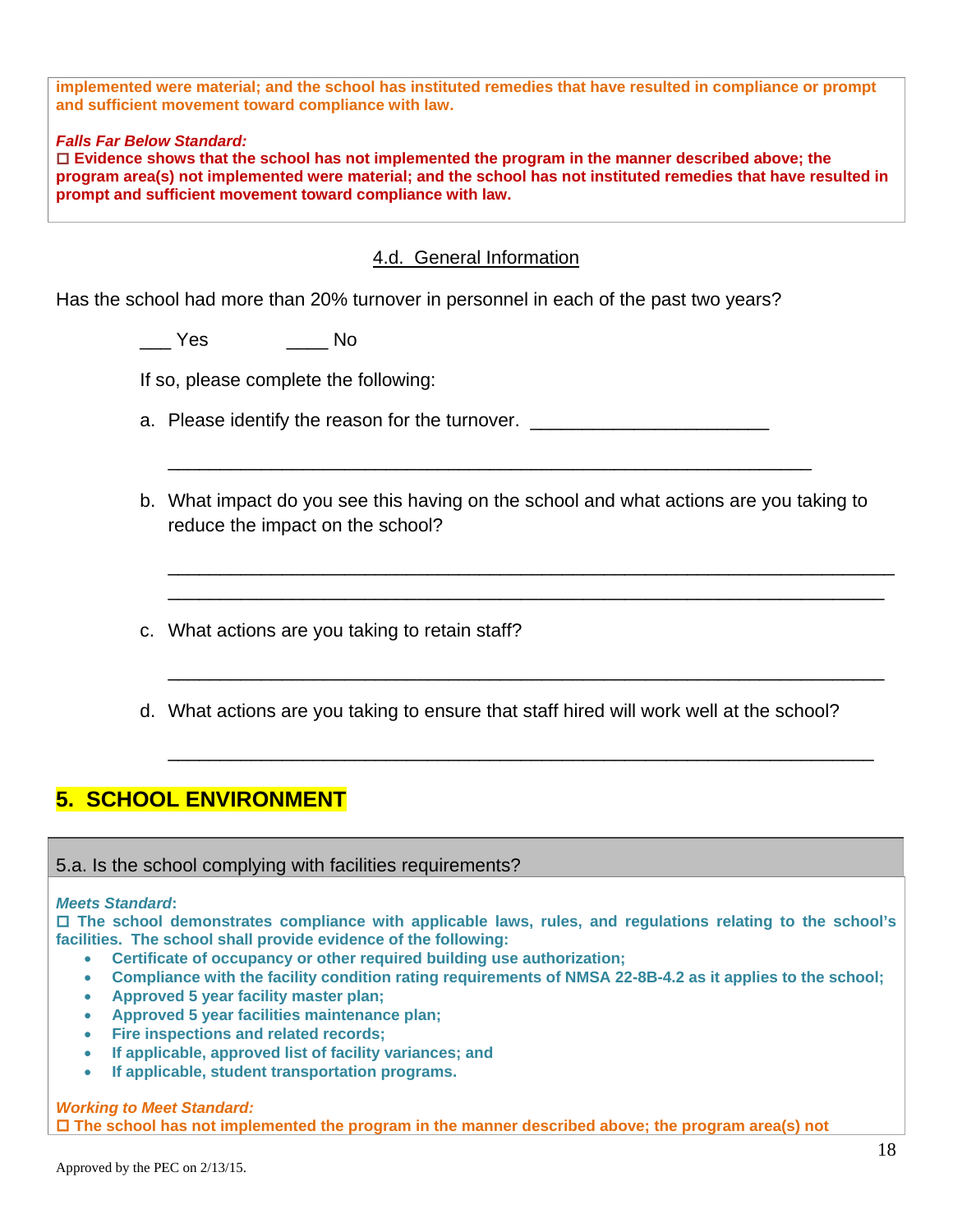**implemented were material; and the school has instituted remedies that have resulted in compliance or prompt and sufficient movement toward compliance with law.** 

#### *Falls Far Below Standard:*

 **Evidence shows that the school has not implemented the program in the manner described above; the program area(s) not implemented were material; and the school has not instituted remedies that have resulted in prompt and sufficient movement toward compliance with law.** 

## 5.b. Is the school complying with health and safety requirements?

#### *Meets Standard***:**

 **The school demonstrates compliance with applicable laws, rules, and regulations relating to safety including the provisions of providing health related services, if such services are provided. The school shall provide evidence of the following:** 

- **Approved Safe Schools Plan;**
- **Completion of School Health Rules Checklists;**
- **Providing appropriate health services and dispensing of pharmaceuticals;**
- **Meeting food services requirements, if food services are offered; and**
- **Meeting the requirements of other resources offered, if applicable.**

#### *Working to Meet Standard:*

 **The school has not implemented the program in the manner described above; the program area(s) not implemented were material; and the school has instituted remedies that have resulted in compliance or prompt and sufficient movement toward compliance with law.** 

#### *Falls Far Below Standard:*

 **Evidence shows that the school has not implemented the program in the manner described above; the program area(s) not implemented were material; and the school has not instituted remedies that have resulted in prompt and sufficient movement toward compliance with law.** 

## 5.c. Is the school handling information appropriately?

#### *Meets Standard***:**

**.** 

 **The school demonstrates compliance with applicable laws, rules, and regulations relating to security of information. The school shall provide evidence of the following that shows that the school:** 

- **Maintains required information in the STARS data system;**
- **Collects and protects student information that has the potential of being used in discriminatory ways or otherwise contrary to law;**
- **Maintains the security of and provides access to student records under the Family Educational Rights and Privacy Act and other applicable authorities;**
- **Allows access to documents maintained by the school under the Inspection of Public Records Act and other applicable laws;**
- **Timely transfers student records;**
- **All records are safe from fire and theft and stored in a retrievable manner;**
- **All student records are retained and disposed of pursuant to state requirements; and**
- **Properly and securely maintains testing materials.**

#### *Working to Meet Standard:*

 **The school has not implemented the program in the manner described above; the program area(s) not implemented were material; and the school has instituted remedies that have resulted in compliance or prompt and sufficient movement toward compliance with law.** 

#### *Falls Far Below Standard:*

**Evidence shows that the school has not implemented the program in the manner described above; the**